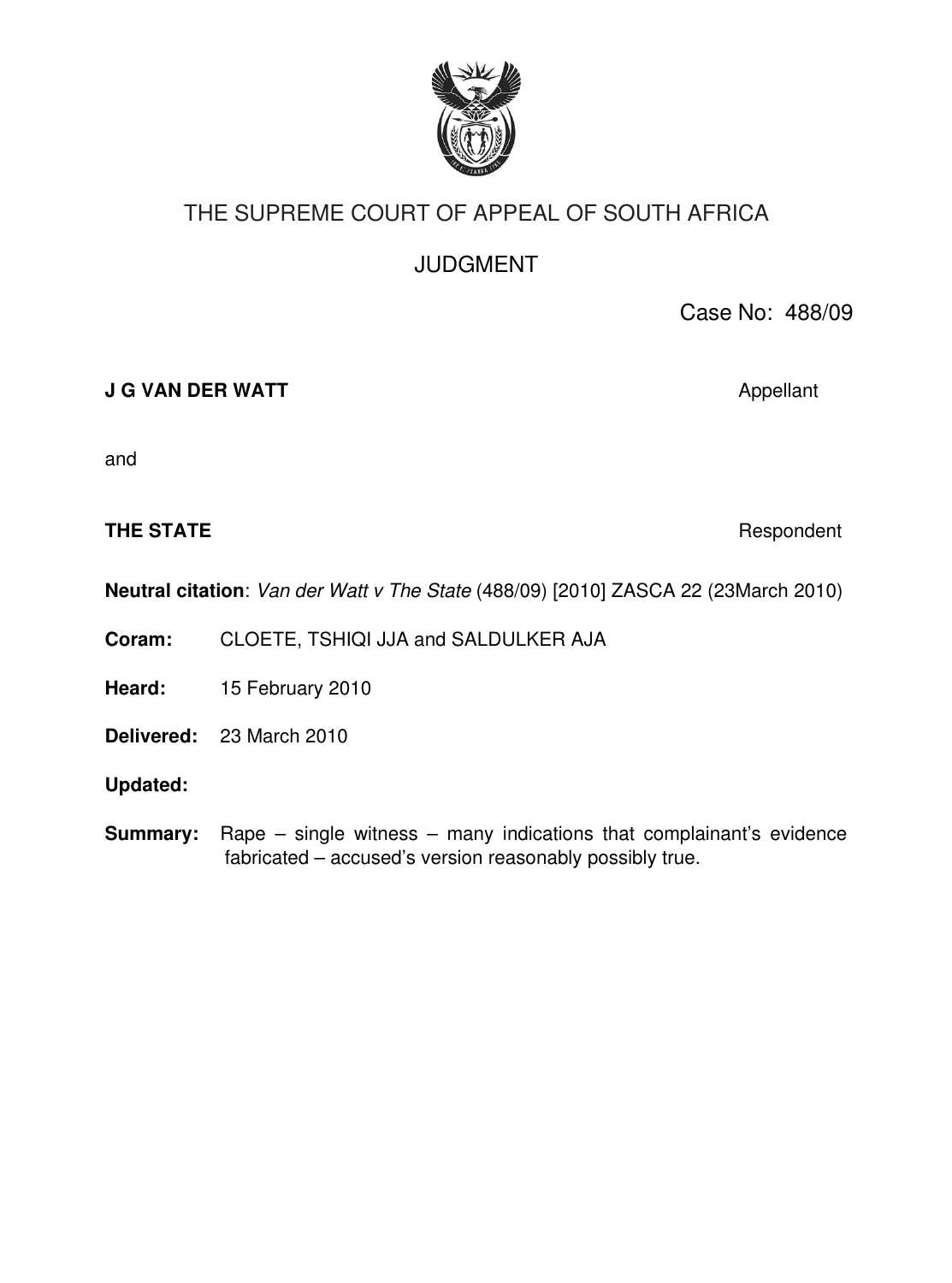## **ORDER**

\_\_\_\_\_\_\_\_\_\_\_\_\_\_\_\_\_\_\_\_\_\_\_\_\_\_\_\_\_\_\_\_\_\_\_\_\_\_\_\_\_\_\_\_\_\_\_\_\_\_\_\_\_\_\_\_\_\_\_\_\_\_\_\_\_\_\_\_\_\_\_\_\_\_\_\_\_\_\_\_\_\_

**On appeal from:** North Gauteng High Court (Pretoria) (Legodi and Jooste JJ sitting as court of appeal).

1. The appeal is upheld.

 $\overline{\phantom{a}}$ 

2. The order of the court a quo is set aside and substituted with the following: 'The appeal is upheld. The conviction and sentence are set aside'

## **JUDGMENT \_\_\_\_\_\_\_\_\_\_\_\_\_\_\_\_\_\_\_\_\_\_\_\_\_\_\_\_\_\_\_\_\_\_\_\_\_\_\_\_\_\_\_\_\_\_\_\_\_\_\_\_\_\_\_\_\_\_\_\_\_\_\_\_\_\_\_\_\_**

TSHIQI JA (CLOETE JA and SALDULKER AJA concurring):

[1] On 21 July 2003 the appellant was convicted in the regional court, Pretoria, of having raped the complainant, Mary Sesane, his domestic worker. The rape was alleged to have taken place in her room which was inside his yard at a distance of 10 metres from the main house, where he lived with his wife and children. On 30 September 2003 he was sentenced to 10 years' imprisonment. The appellant admitted that sexual intercourse had taken place but pleaded consent. On 26 September 2005, his appeal to the Pretoria High Court was dismissed and he now appeals with leave of that court, against both conviction and sentence.

[2] The layout of the appellant's home is relevant in assessing the credibility of both the appellant and the complainant for reasons that will become apparent. The layout of the appellant's home was described by the appellant and his evidence in this regard was confirmed by his wife. He testified that the main house was situated in the middle of the erf which measured 24 metres wide. A flat which was occupied by his son was also situated on the erf approximately 10 metres away from the right side of the main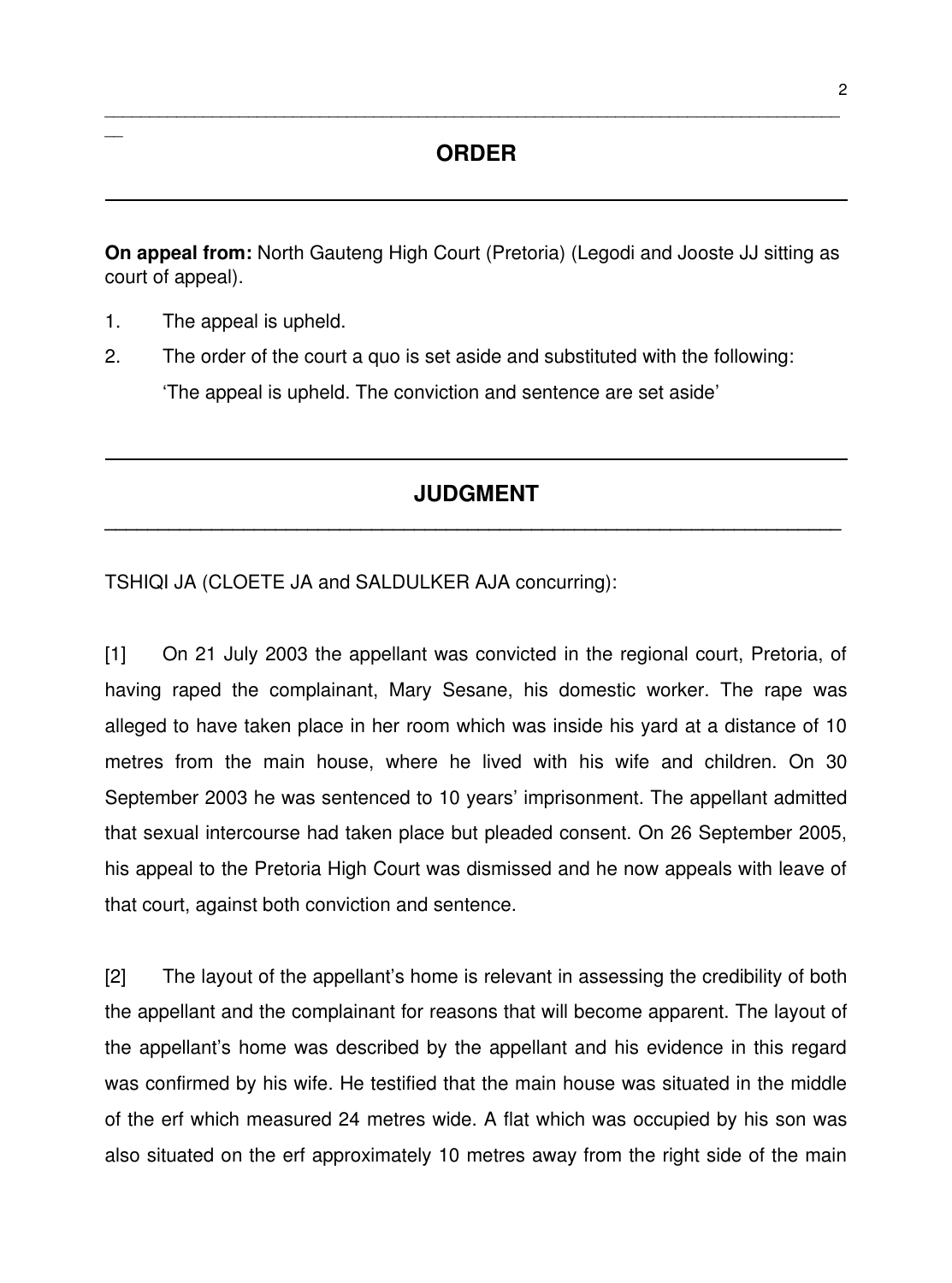house. The complainant's room was attached to the flat and the two rooms were separated by a kitchen measuring two by three metres. The complainant's room was situated approximately two metres from the flat and approximately ten metres from the nearest room in the main house. The nearest room of the main house was occupied by one of the appellant's children. The child's room nearest to the complainant was directly next to a bathroom and then there was the main bedroom. The complainant's room was approximately two metres from the neighbouring wall. On the neighbour's property, the neighbour's domestic worker's room was the closest to the complainant's room. Her room was approximately two metres from the wall, then another two metres from the wall to the complainant's room. The neighbour's main bedroom window was approximately nine metres from complainant's room. The neighbour's domestic worker was working on the night of the incident. This evidence on the lay-out remained unchallenged except in relation to whether there was a garage or not. According to the complainant there was a qarage. According to the appellant, whose version was corroborated by his wife, by the time that the alleged rape took place the garage had been converted into a flat in which his eldest son was sleeping.

[3] The complainant was a single witness in regard to the rape. She testified that during the early hours of 30 January 2000 at approximately 01h40, while she was sleeping in her room the appellant knocked on the door of her room and called her name. She quickly put on a T-shirt and skirt. She opened the door and the appellant came in carrying a small fire-arm wrapped in a T-shirt and a 2 litre coke. His upper body was naked and he wore short pants and slippers. The appellant then instructed her not to make a noise, but to obey his instructions. He placed the 2 litre Coke on top of the table together with the firearm. He locked the door and told her that he wanted to have sexual intercourse with her. She asked him why he wanted to sleep with her as he had a wife. The appellant told her that his wife was drunk. She told him that she would not be in a position to do so because she did not come there to work for him and to sleep with him as well. He then ordered her to lie on top of the bed, he put on a condom, took off her panties and lifted up her skirt and started having sexual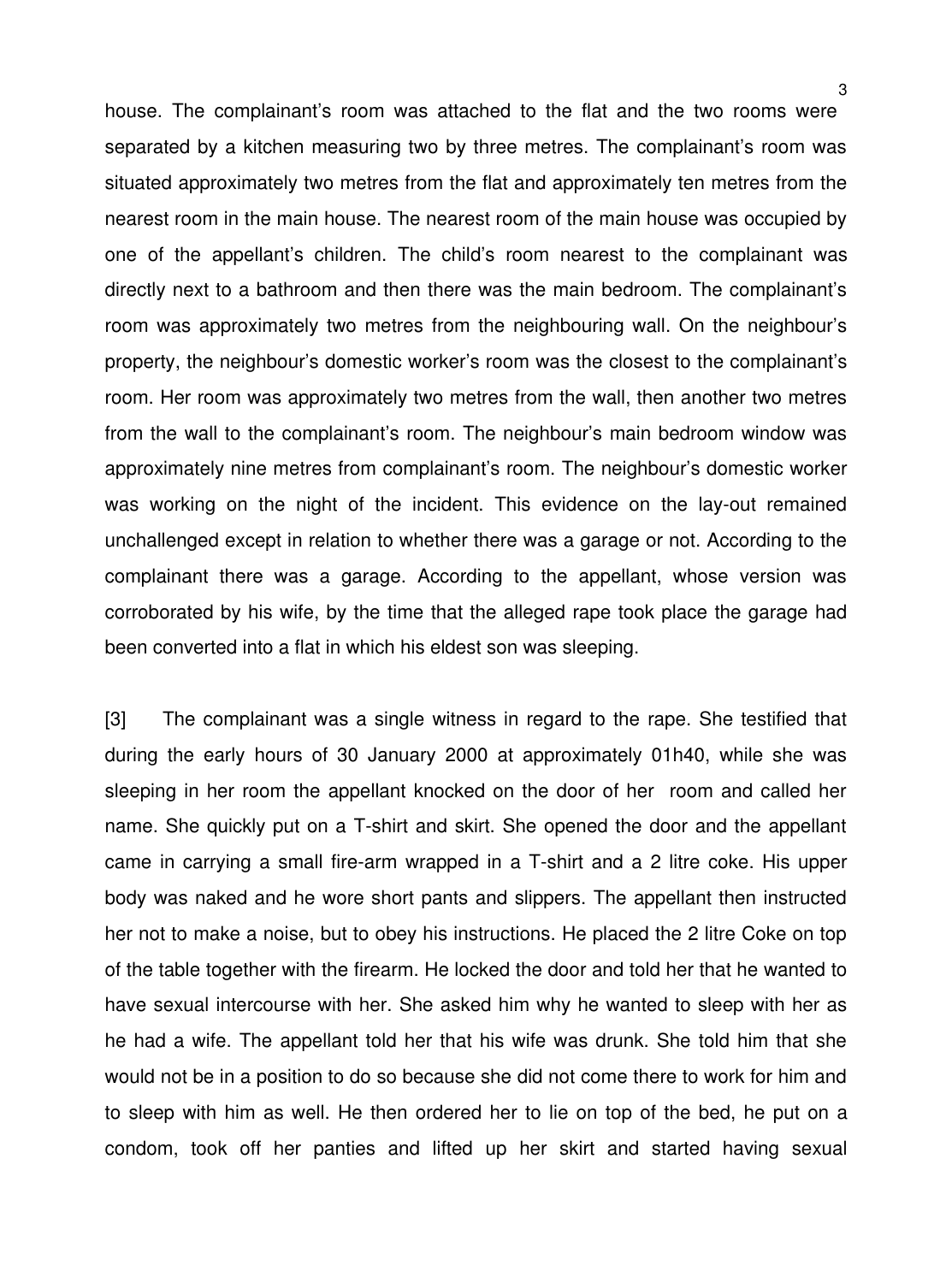intercourse with her. While he was having sexual intercourse with her, he heard the garage door open and the appellant said he would go and check who was opening it. The appellant went outside and she locked the door. After a while he came back, knocked, shouted her name and asked her to open the door. She did not do so and kept quiet.

[4] The following morning at 07h30 he returned and asked her to open the door which she did. She noticed that his slippers were still there. He asked her if she was alright and told her that she should not tell anybody what had happened earlier that morning. He came back for a second time and requested her politely to go to the kitchen to clean the dishes and sweep the floor. He returned for a third time and borrowed R20 from her because he wanted to go to a doctor. She gave him the R20 and he again told her never to tell anybody of what had happened. She did what he had requested her to do in the kitchen and after she had taken a bath, went to Atteridgeville to ask her younger sister to show her where the police station in Pretoria West was. Her sister accompanied her to the police station where she laid a charge of rape against the appellant. The police sent her for a medical examination.

[5] A completed report by an authorised medical practitioner on the completion of a medical legal examination form (form J88) was handed in by agreement and the doctor who had completed it was not called to testify. On the J88 the doctor described the injury to the complainant's labia minora as an 'abrasion 5 o'clock position' and concluded that her genital injuries were 'compatible with forcible penetration of vagina with large object like penis'. The schematic drawing of the findings section of the form reflects a single abrasion as described. No further injuries were noted and no other substantial medical conclusions can be gleaned from the J88. The magistrate dealt with these injuries in the following manner:

'The evidence of the complainant is furthermore supported in some respects by the medical evidence. The medical report showed swelling on the private parts as well as abrasions. The doctor's comment was that the injuries were compatible with forceful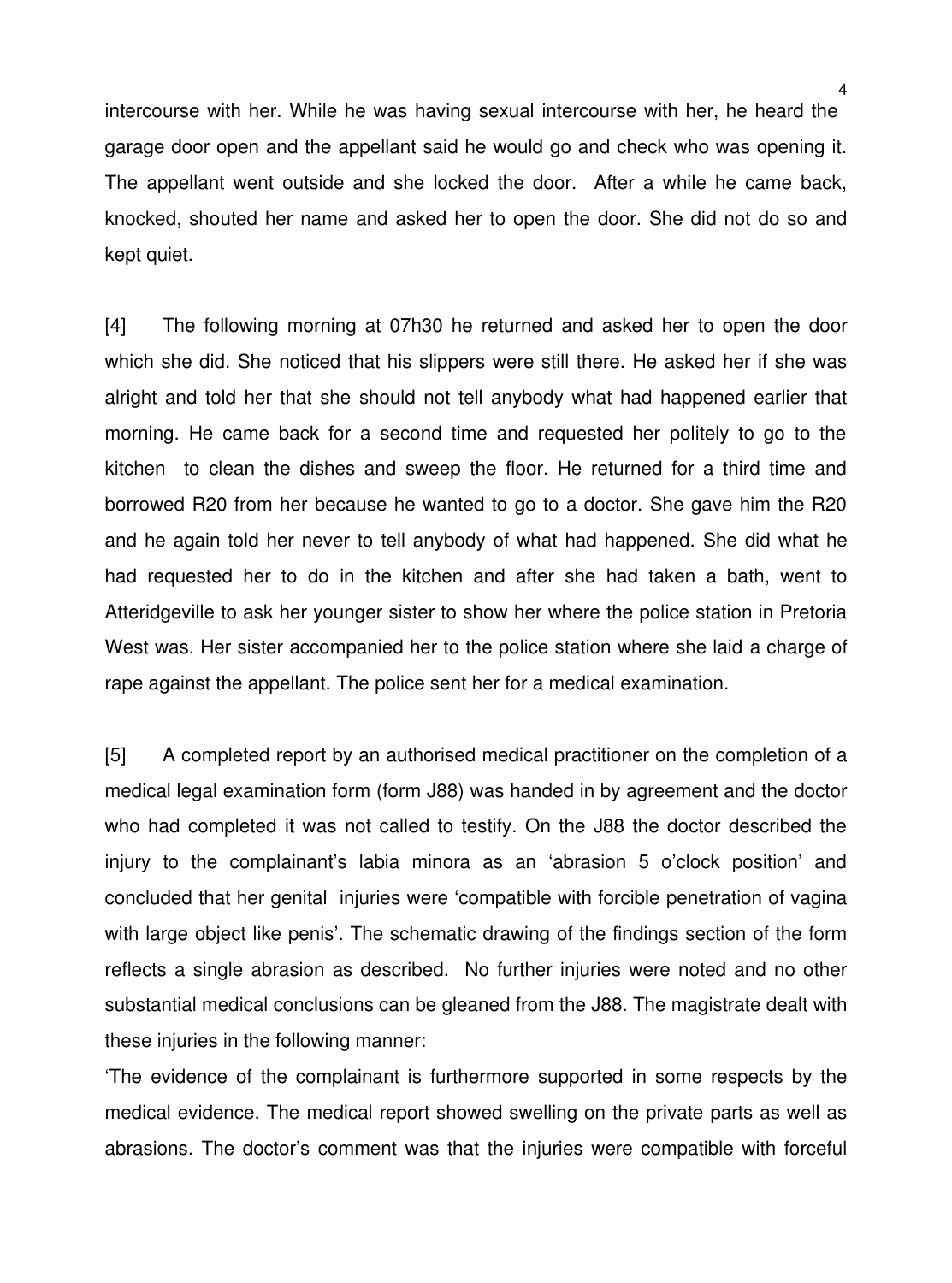penetration of the vagina with a large object like a penis.'

This summation of the doctor's findings by the magistrate is inaccurate. The medical report makes no mention of 'swellings' on the private parts and refers to 'abrasion' and not 'abrasions' as stated by the magistrate. The magistrate also does not state in what respects the evidence of the complainant is supported by the medical evidence. It was common cause that sexual intercourse had taken place. The doctor's conclusion is not that the injury she found was only compatible with forceful penetration.

[6] The version of the appellant was that he went to the complainant's room late in the evening of 29 September 2000 after his wife and youngest son had gone to bed. They started chatting, which was not unusual between them because on occasions when he worked night duty, he would be at home during the day and they usually sat together watching television whilst his wife was at work. Whilst they were chatting that evening he saw her breasts through her blouse which was not buttoned up and asked her whether she did not want to have sexual intercourse. He stated that such a thought had previously occurred to him whilst they were alone in the house. She responded that she was afraid of his wife. He told her that she was asleep and offered to give her money. She agreed on condition that they used condoms because she was not on contraceptives. He stated that the complainant had condoms in a margarine container but he decided not to use them because some of them had already been used. He told her he had condoms and would go and fetch them from the house. He asked if she wanted anything from the house and she said that she only wanted cooldrink. He came back with the cooldrink and a condom and they had sexual intercourse. At some stage he informed her that he was tired. They changed positions and he climbed on top and they continued. He again told her he was too tired to continue and they ended the intercourse before he ejaculated. He took a sip of the cooldrink, took off the condom, put on his clothes and left, leaving his slippers and the condom behind.

[7] The following morning he went back to her room and knocked. She opened the door for him and he borrowed R20 from her to buy milk. He told her that he would go to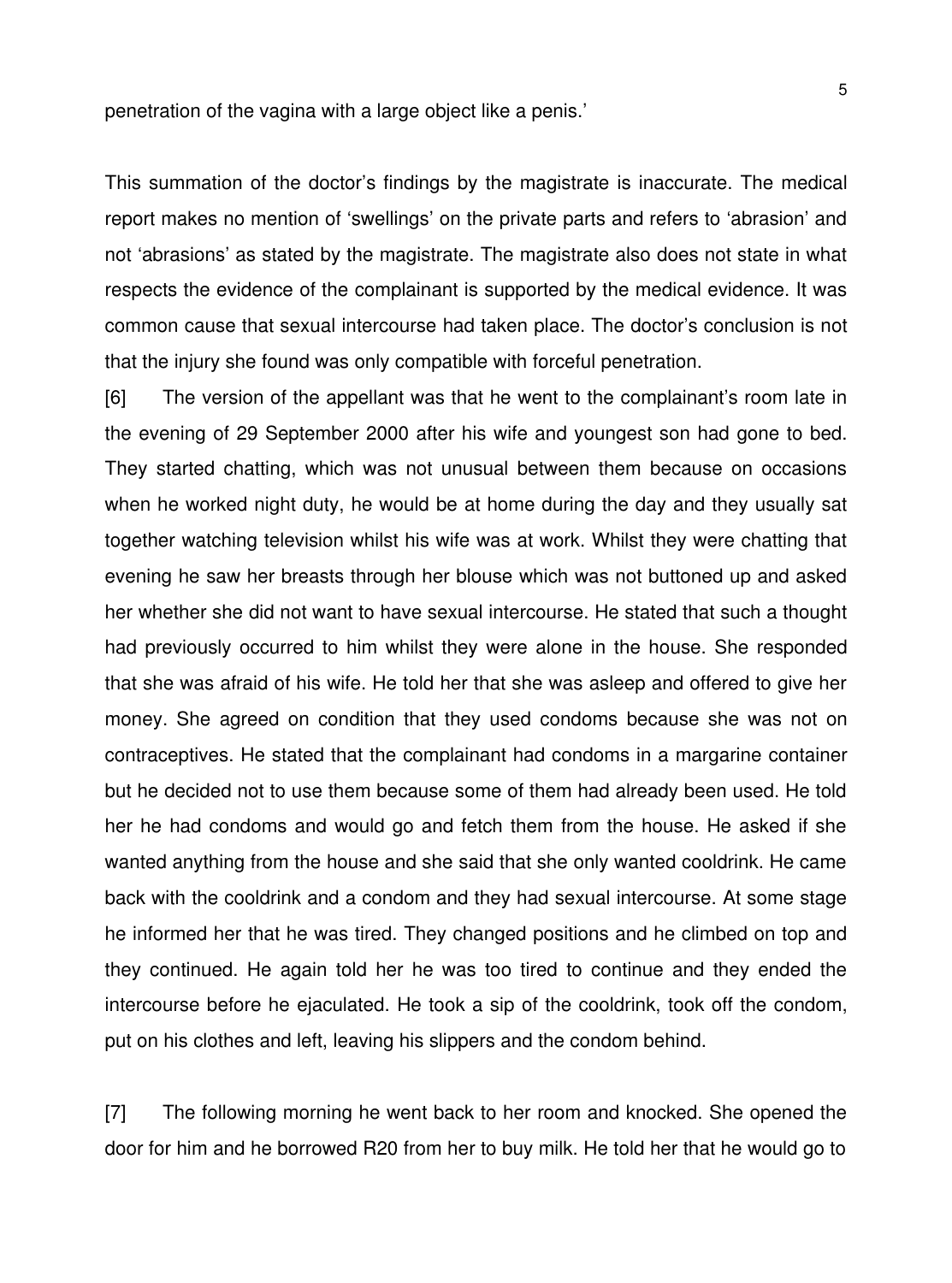the garage to buy milk. She gave him his slippers. After he had coffee he again went to the room to tell her that he was going to the bank to withdraw money. He asked her if she was fine and whether she was cross with him and she said she was not. When he came back at approximately 13h00, the complainant had left.

[8] The version of what happened in her room the following day is for the most part common cause. On either version, it is clear that when the appellant came to her room the following morning she opened for him without resistance. It is also not in dispute that she gave him a loan of R20 willingly. The complainant came back to his home the following Tuesday in the company of three police officers. He stated that on this day he could not pay her salary because he did not have enough money but only paid her R70; comprised of R50 for the sexual intercourse and R20 for the loan. The payment of R50 and why it was paid became a bone of contention because the complainant denied that she accepted the R50 and also denied that there was an agreement to pay it in exchange for the sexual intercourse. The appellant's wife corroborated his version that they paid the R50 to the complainant. Although his wife could not testify that this was indeed paid in consequence of an agreement between the appellant and the complainant; her testimony was that according to her this money was paid for the sexual intercourse.

[9] The magistrate rejected the appellant's version that the R50 was for sexual intercourse, and stated that she was of the 'opinion' that the money was for 'her duties not for sex.' It is not clear on what basis the magistrate formed this opinion as it was neither the complainant's nor the appellant's version.

[10] Related to the divergence pertaining to the payment of R50 is a document produced at the instance of appellant during the course of the trial. This document was produced after the complainant had been excused after leading her evidence. She was recalled and the appellant through his legal representative produced the document that was written by his wife on his instructions and given to the complainant to sign as an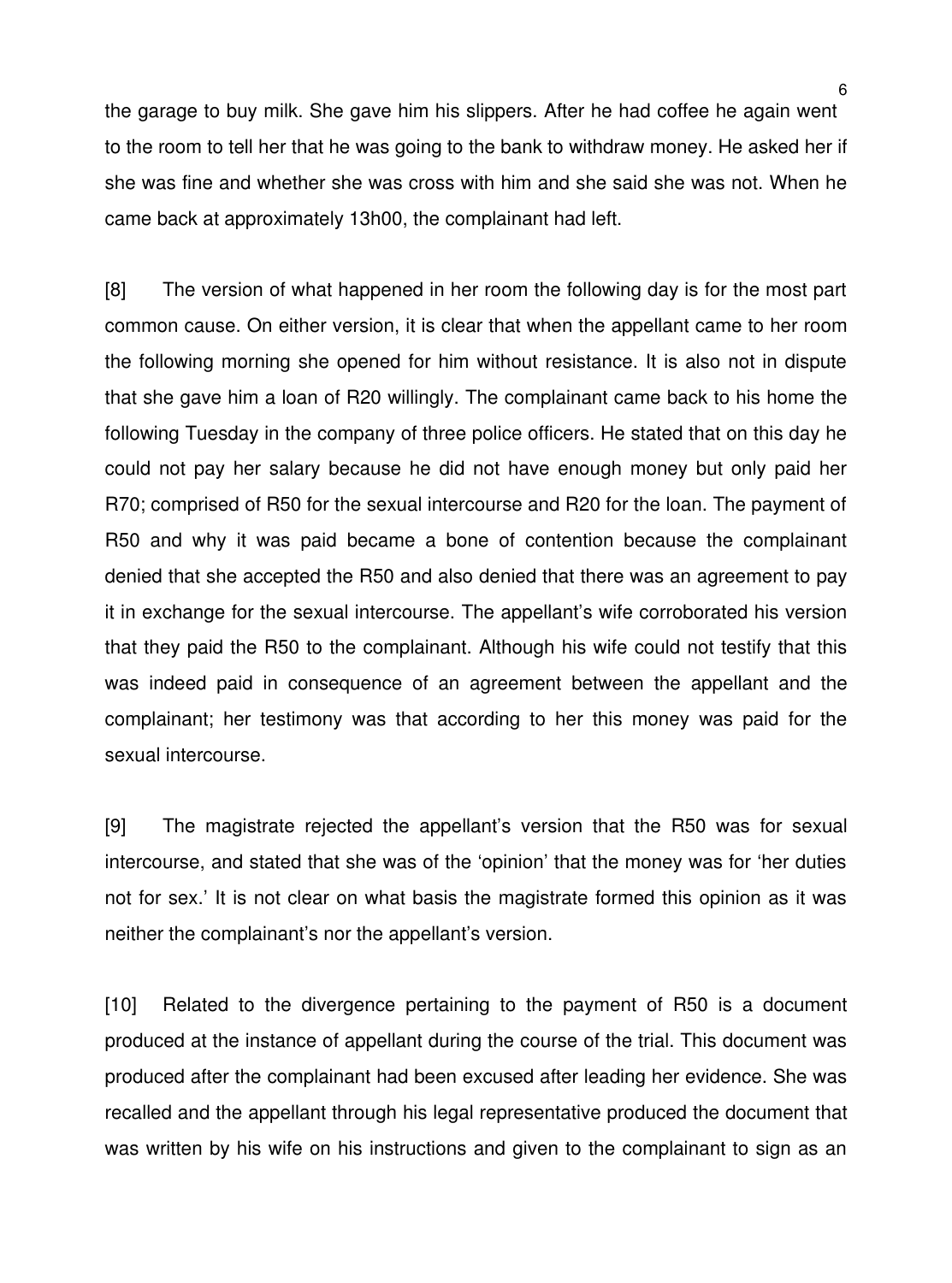acknowledgement of moneys she had received. This document specifies that the complainant was given an amount of R670 – 'Januarie se salaris van R350 plus R250 vir Desember plus R50 wat hy haar ekstra gee plus R20 wat hy haar geleen het.' Both the appellant and his wife were cross-examined at length on this document and the reason why this document does not specify that the R50 was for sexual intercourse. His explanation was that the document was given to the complainant to sign as proof that she had been paid her full salary. The failure to specify the reason for the payment of the R50 seems to have influenced the court below in rejecting the version of the appellant with regards to the reason for its payment. The court below found it strange that the appellant's wife did not specify in the document signed by the complainant that the R50 was for sex. The learned Judge's reasoning was that the appellant should have found it prudent to specify that the R50 was for sex because at that stage he had already been arrested on rape allegations. This conclusion by the court below loses sight of the fact that the purpose for which the document had been prepared was to prove that the complainant had been paid her salary and all her outstanding moneys. On either version, it is clear that the R20 was for the loan and that the R50 was not part of the complainant's salary. If the version of the appellant that the R50 was for sexual intercourse is rejected on the basis that it is not true, it is inexplicable why the appellant would decide to give the complainant R50 extra for no reason; a few days after she had laid a charge of rape against him. In my view therefore nothing turns on this omission. For the same reasons, it is irrelevant that the appellant's wife was the scribe of the document.

[11] When evaluating the evidence of the appellant, the magistrate stated that it was riddled with contradictions and inconsistencies and that it could not be reasonably possibly true. The magistrate found the complainant a satisfactory witness in all material respects. In reaching that conclusion she relied on her performance in court; supposedly her demeanour and the medical evidence. It is therefore necessary to deal with these findings by the magistrate, and to the extent of their relevance, how the court below approached this evidence and the findings by the magistrate in dismissing the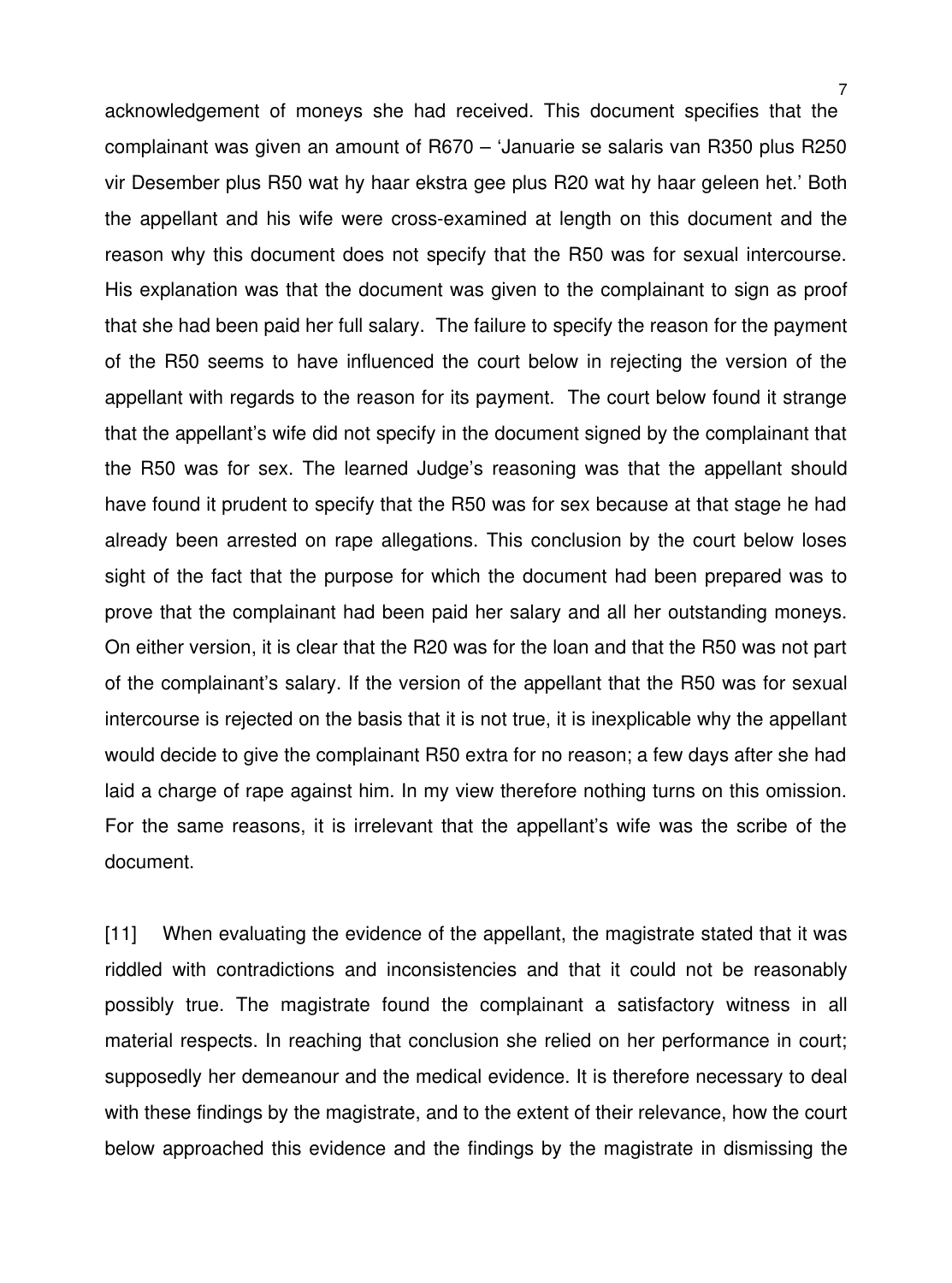appeal.

[12] As stated above, the magistrate's description of the injuries appearing in the J88 was inaccurate. Her conclusion that the medical report supports the version of the complainant was also wrong because the medical conclusion does not isolate forcible penetration as the only cause for the abrasion. It is therefore not surprising that she came to a wrong conclusion and thereby misdirected herself in this regard. The version of the appellant on the other hand is consistent with the findings in the J88 and gives a probable explanation for the clinical findings in that the appellant described the sexual intercourse as 'rof' and further stated that after he told the complainant that he was tired she climbed on top of him until he informed her that he was tired. His version suggests that they had wild intercourse for a lengthy period of time. Sheer logic dictates that a single abrasion can not be unexpected under these circumstances.

[13] It is inconceivable on what basis the magistrate found the evidence of the complainant honest and reliable in the midst of the following improbabilities:

The layout of the yard shows that the complainant's room was a mere two metres from the room in which the appellant's son was sleeping, two metres from the neighbour's wall and ten metres from the nearest room in the main house. The appellant's wife and his children were all at home that night. If the complainant's version regarding the time of the rape is accepted; then it means that the appellant's son was in a flat two metres from the complainant's room sleeping. It is improbable that the appellant went out of his bedroom carrying a fire-arm, knocked on her door and raped the complainant in her room at that time of the night, because in so doing he would be taking a huge risk that the complainant would not react nor act in such a manner as to wake up his son who was a mere two metres away from them; or his other family members who were in the main house. It is further improbable that when the appellant heard a noise from the garage; appreciating a possibility that it could be his son; would go out of his domestic worker's room during the early hours of the morning without fearing that his son would see him or find his behaviour bizarre. That, according to her, he then came back and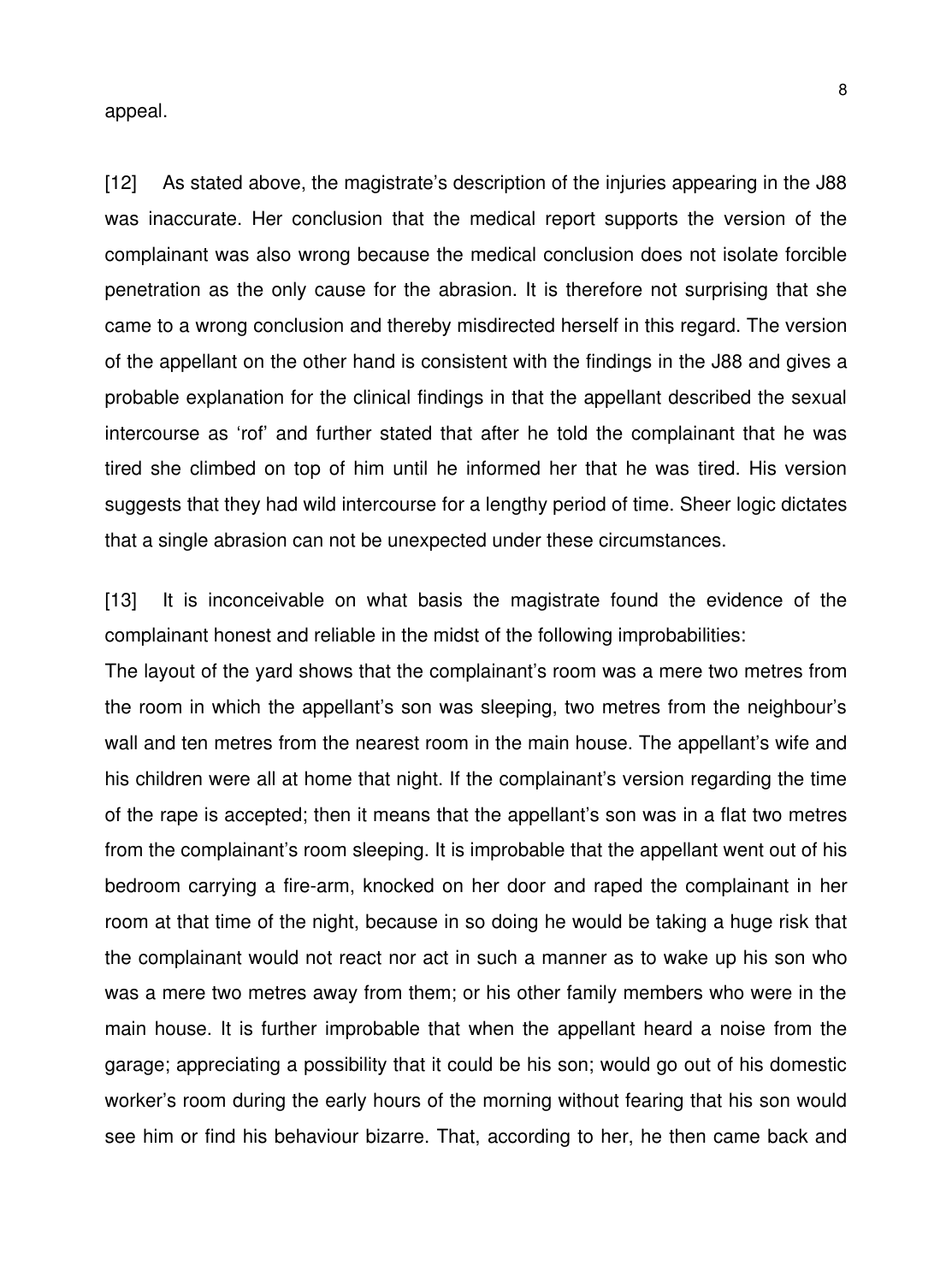knocked and shouted her name, with no regard for the son on whose account he had interrupted the sexual intercourse is more astounding. The same applies to her evidence that he came back expecting her to open her room for him again; a few minutes after he had just raped her. What makes far more sense is the appellant's version that he went to her room and engaged in sexual intercourse with her by consent clearly with no fear that the complainant would do something to wake up his family. There is also nothing improbable in his version that he interrupted the sexual intercourse because he was tired.

[14] The other missing piece in the puzzle of her evidence is the reason why the appellant was carrying a bottle of 2 litre coke when he came into her room. There is no cogent reason for the possession of the 2 litre Coke on her version. However the evidence of the appellant that he brought the 2 litre Coke because she asked for it explains this. According to the complainant, he was carrying both a fire-arm and the 2 litre coke. It could be inferred from her testimony that the purpose for carrying the firearm was to threaten or intimidate her. Even so, her evidence that the appellant was carrying a fire-arm falls to be rejected because of the contradictions on whether she was indeed threatened or not with the fire-arm. In response to a question by the defence during cross-examination on why she did not scream, she stated that she did not scream because she saw the fire-arm and had been told not to scream. When asked to explain her testimony in that regard she gave a meaningless response. She was then specifically asked whether the appellant had said he would shoot her if she screamed and she responded that indeed the appellant had mentioned that. She was then asked to state what the appellant said exactly thereafter and the crossexamination proceeded as follows:

'Wat het hy gesê mevrou? – He told me: "Mary you should not shout, you should not make a noise or anything, get on top of the bed and I should sleep with him, if not so, here is the firearm." As a result of this worship I did as he commanded me to.

Dit is baie interessant, want u sê dit nie in u verklaring nie en u het ook nie in u getuienis in hoof gesê nie, waarom nie? – The reason why I did not mention it, maybe the last portion, I mentioned it above my sta tement that I should not shout, I should just remain silent.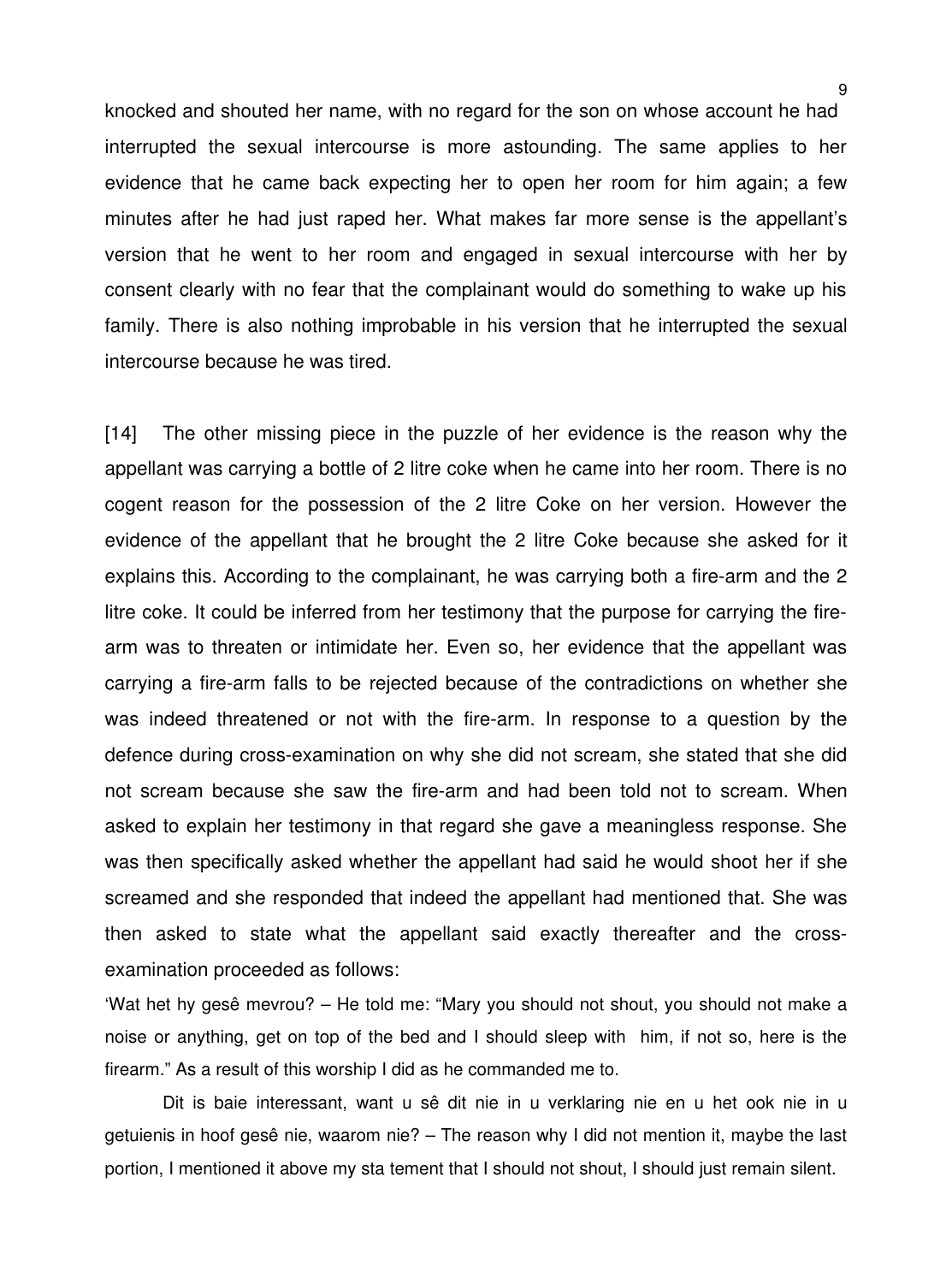Mevrou u antwoord nie my vraag nie. Waarom het u dit nie in u verklaring gesit nie en waarom het u nie vandag in die hof voordat ek vir u vrae gevra het dit vir die aanklaer en die hof gesê nie.? Hoekom steek u dit weg? – The reason why I did not mention it is because I have mentioned it already in my statement.

Watter "statement?" – Your worship the statement that has been handed in as an exhibit, I only mentioned that he had a firearm.

Mevrou kom ons vergeet dit, dit is nie my punt nie. U sê,'

Then the court interjected and the following exchange took place:

'Listen they say, at no point in time in the statement, in your evidence in chief and up to so far you never made mention of the fact that accused person threatened you with the firearm and promise to kill you, now why is that? – Your worship I did not explain, because in my statement I explained that he had a firearm.'

On being questioned further on this aspect by the defence the following exchange took place:

'Mevrou baie mense dra net vuurwapens by hulle, niemand raak ook net sommer bang omdat iemand 'n vuurwapen dra nie, 'n mens raak eers bang as iemand jou dreig. – I was shocked and I was afraid because he was in possession of this firearm and he was in my bedroom.'

' Maar hy het u nie gedreig nie, is dit korrek? – He did not threaten me he only said: "Do not make anything, here is the firearm."

U het dit nie so gesê nie u het net gesê in u verklaring hy het 'n vuurwapen gehad, u probeer nou die indruk skep by hierdie hof dat hy u gedreig het met die vuurwapen. – That is what I said, that he had a firearm in his possession when he came to my bedroom.

En dit beteken eintlik maar niks nie.  $-1$  know that the duty of a firearm is to kill a person, and I was shocked and afraid when I saw this firearm.'

It can be inferred from her contradictions on whether she was indeed threatened with the fire-arm that the complainant fabricated her evidence in an attempt to bolster her version that she was coerced to engage in sexual intercourse. The court a quo misdirected itself by finding that the complainant 'did not in any way contradict herself' in regard to her version as to the fire-arm. The appellant on the other hand was truthful in that he did not deny that he owns a fire-arm. He in fact testified that he owned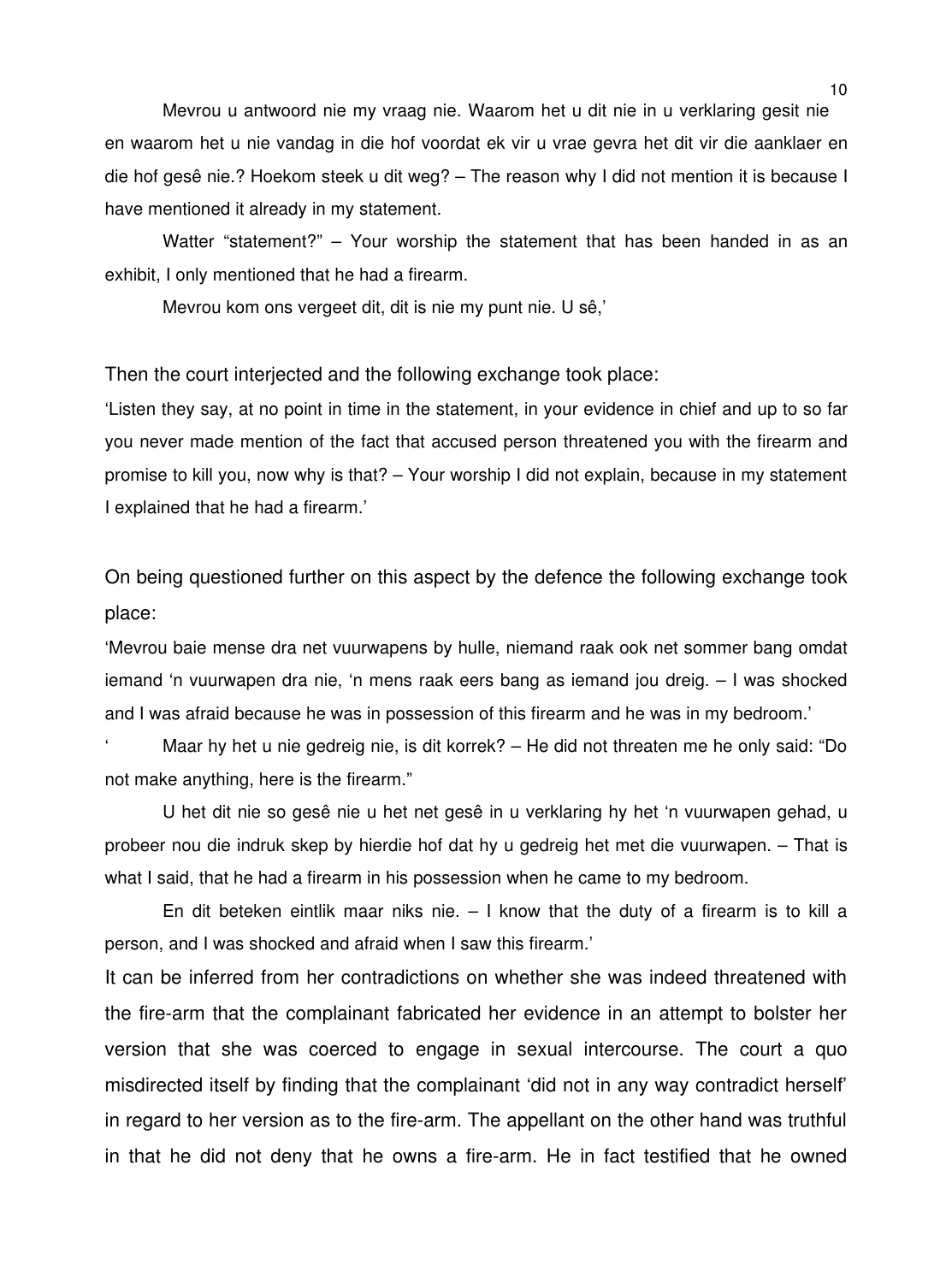several fire-arms and that he kept his fire-arms in a safe in his bedroom. He stated that the safe was very close to his bed in which he slept with his wife and that the door of the safe made a loud noise when it is being opened. He testified that if he had tried to remove the fire-arm from the safe that evening, his wife, who was already asleep in their bed would have heard the noise. His wife confirmed that she would have heard him if he tried to open the door of the safe that evening because it makes a loud noise and she is a light sleeper. The court a quo said it was 'not convinced' by the denial of the appellant that he had a fire-arm as he could have taken the fire-arm out of the safe earlier without his wife knowing. The correct approach would have been to consider whether the appellant's version that he had no fire-arm could reasonably possibly have been true, particularly in the light of the complainant's contradictory evidence which I have quoted at some length because of its importance.

[15] The behaviour of the complainant the following day is inconsistent with her version that she was raped. The complainant woke up the following day and continued with her normal duties as if nothing had happened until she completed what was necessary. Nothing prevented her from leaving at the earliest available opportunity that morning to go and report her rape as she claims she intended to. There is absolutely no reason why she would lend an amount of R20 to a man who had just raped her carrying a fire-arm, a few hours before. The version of the appellant on the other hand explains his behaviour the following day. As stated above his behaviour shows that he had no fear that he would be caught. It is also not surprising that he would go to her room, early in the morning to ask if she was alright. This behaviour would indeed be nonsensical if he did so after having raped her a few hours previously. It is also not unusual that he would ask her for a loan of R20 under the circumstances testified to by him, but not remotely probable that she would lend him money after he had raped her earlier that morning.

[16] The appellant proferred an explanation as a probable reason why the complainant laid a charge of rape against him. The appellant stated that he thought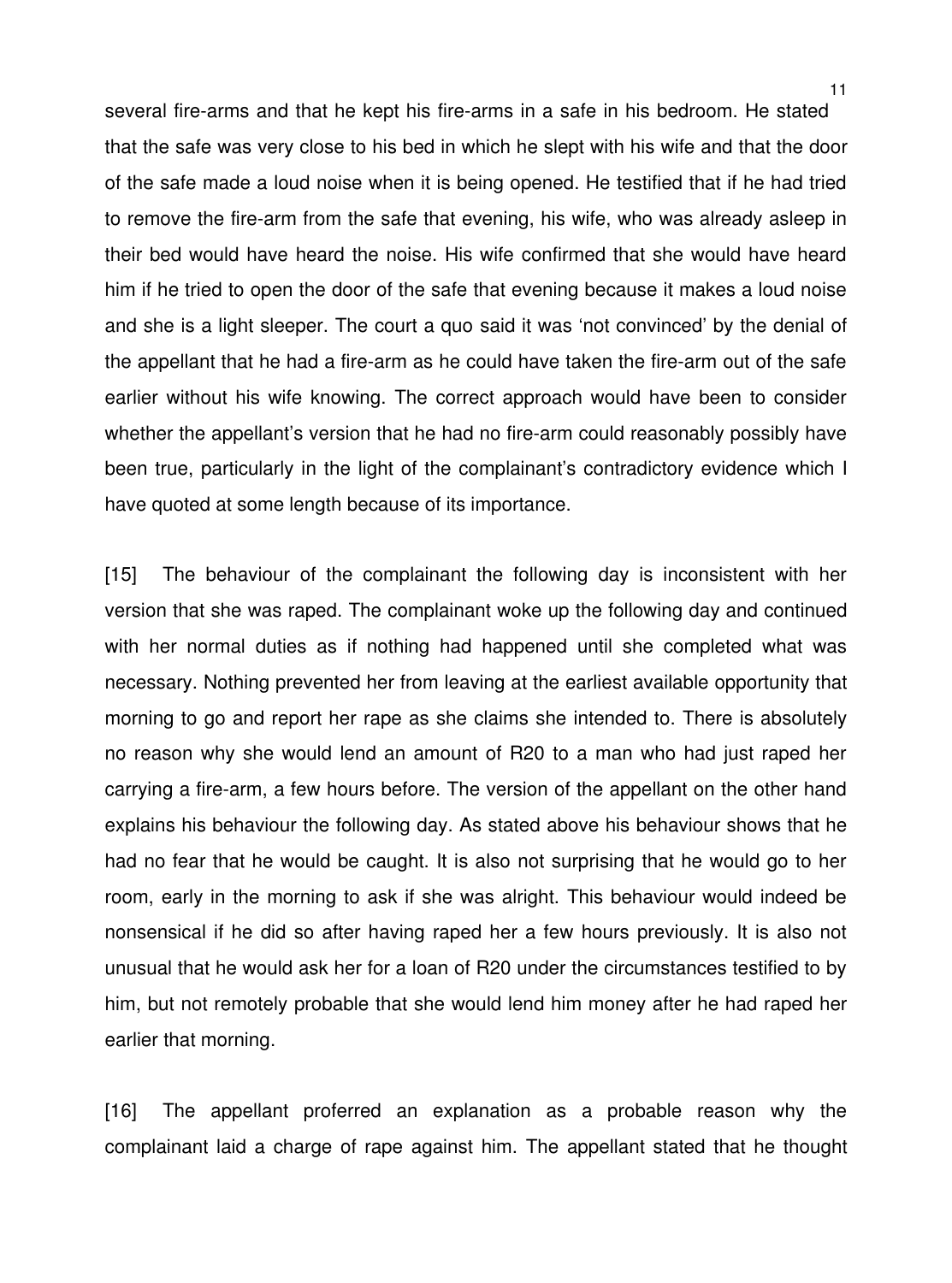that the complainant incriminated him falsely because of a conflict between him, his wife and the complainant, involving his child, a few days before. When the complainant was asked whether he had encountered any problems with the appellant, she stated that there were no problems. During cross-examination, she was confronted about an incident that has had occurred a few days earlier when she was confronted by the appellant and his wife because their youngest child was found outside the yard, and she was threatened with dismissal. She admitted the incident thereby contradicting her earlier evidence to the contrary. It is worth commenting on the approach adopted by the court below in dealing with this incident. The court below stated that it was suggested that this incident was a possible motive by the complainant to incriminate the appellant falsely. The court found that such a motive was too remote and that this was so because the dispute was resolved amicably. The court therefore concluded that the complainant had no motive. It is doubtful that the court was correct in simply ruling out this incident as a possible motive. The complainant admitted that the incident occurred. She was not only confronted by both the appellant and his wife but was also threatened with dismissal. It is trite that an accused may tender an explanation why he believes he has been falsely implicated and it may turn out another reason unknown to him exists or is more probable. The accused is called upon to speculate, not testify on a matter of fact. In such circumstances he cannot be blamed if it turns out that his explanation is found to be wanting.<sup>[1](#page-11-0)</sup> It would therefore be wrong to criticise the appellant if it turned out that this was not the reason. What is important is that the appellant was truthful when he relayed the incident to the court and the incident cannot be ruled out as a possible reason why the complainant laid false charges against him.

[17] In an attempt to bolster her evidence, the complainant testified that there was a garage outside and that it was as a result of noise emanating from the garage that sexual intercourse had been interrupted. This evidence was a clear fabrication. The appellant's evidence of his yard was not disputed and was further corroborated his wife, who also

<span id="page-11-0"></span><sup>1</sup> *R v Mthembu* 1956 (4) SA 334 (T) at 335H-336B; *S v Kubeka* 1982 (1) SA 534 (W) at 536D-537D and cases there cited; *S v Ramochela* 1997 (2) SACR 494 (O) at 496a-e.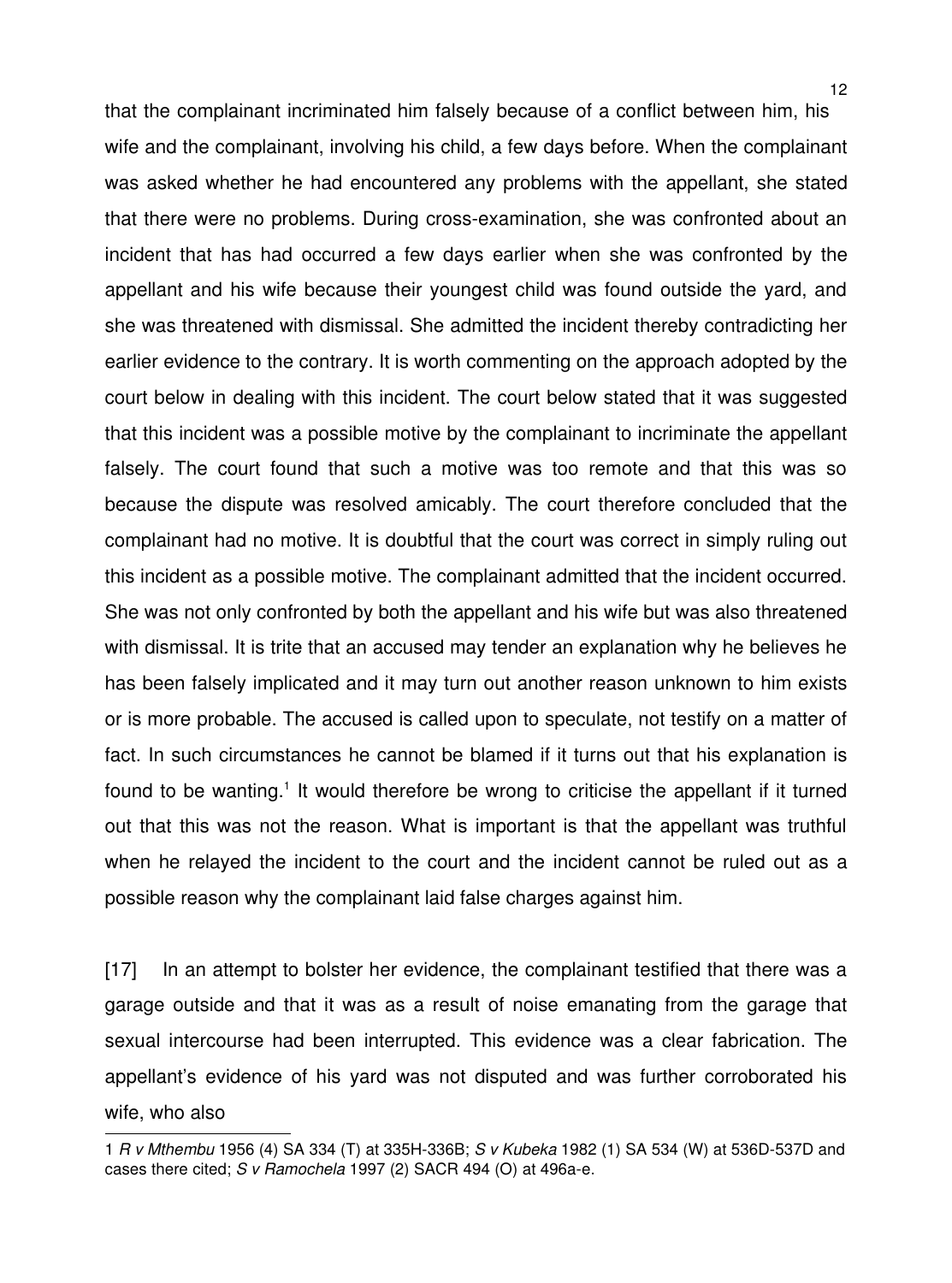denied that there was a garage at the time. The appellant's son also corroborated this evidence in as far as he confirmed that he slept in a room outside the main house (which could only have been a flat). The court *a quo* found that the presence of the garage was immaterial because the real issue was whether or not there was noise in that direction. In my view the existence or not of the garage is material because it deals with the reason advanced by the complainant on why the sexual intercourse was interrupted. She repeatedly said that the appellant had referred to 'the garage door.' He could not have done so. There was no garage. This in turn affects the credibility of the complainant. It follows that if there was no garage, then it can be inferred that there was no noise coming from a garage and that this version was fabricated by the complainant.

[18] The other clear fabrication found in the complainant's evidence relates to the alleged alcohol consumption by the appellant's wife. The appellant denied that he said this to the complainant. His wife stated that she is and had always been a teetotaler. This was not challenged during her cross-examination. No reason comes to mind on why the appellant who admitted that he had sexual intercourse with the complainant on his request and who further admitted that he allayed her fears pertaining to his wife by telling her that his wife was asleep, would deny that he had instead said that she was drunk. A denial of this is of no moment.

[19] The magistrate concluded that the appellant's evidence was full of contradictions. Apart from the fact that such contradictions are blatantly absent from her judgment, this conclusion is unfounded and amounted to a clear misdirection. In support of this wrong conclusion, the magistrate further stated that the appellant stated that 'the complainant consented to the sexual intercourse, but could not explain why she was injured. Then later he said it was because she was rough'.

This probable explanation by the appellant for the injuries of the complainant was not an afterthought nor a contradiction by the appellant. On the contrary it was consistent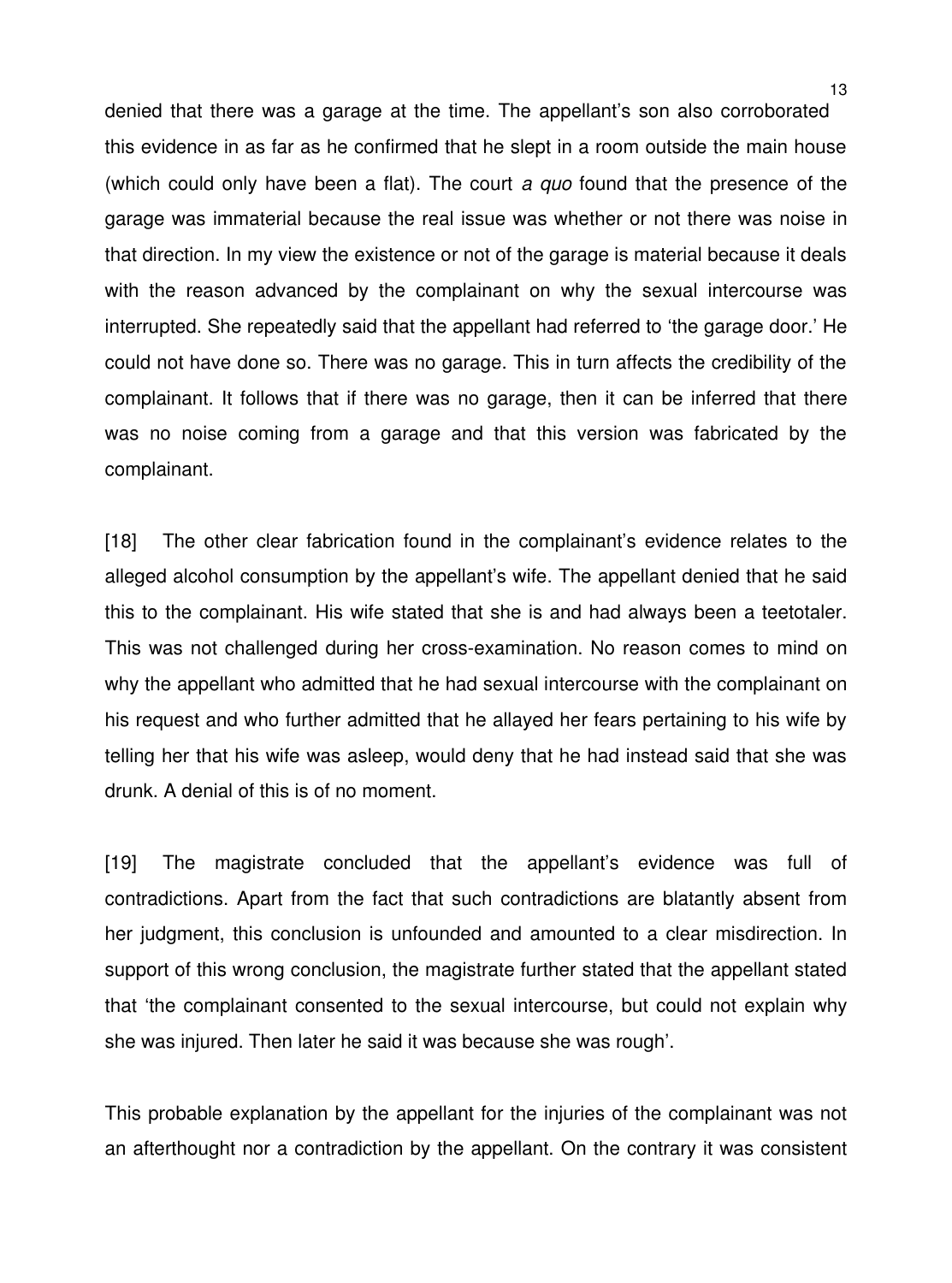with his earlier version during his evidence that the sexual intercourse was wild.

The appellant was a truthful witness who admitted that sexual intercourse had taken place to which there were no witnesses in spite of the possible problems this would probably cause between him and his wife.

[20] The magistrate's criticism of the evidence of the appellant's wife is also unfounded and was based on wrong assumptions. The appellant's wife did not testify that she would do anything to keep her husband out of jail. She said that she would do anything to protect him, but immediately added that she believed that what he said was the truth. It was also incorrect for the magistrate to find that she could not testify about what had occurred at night because she had gone to sleep. Her evidence in this regard was that she would have heard her husband if he woke up as she was a light sleeper and because they slept together like spoons. She also stated that she would have heard him if he opened the gun safe because it made a lot of noise when it was being opened. In *S v Gentle*[2](#page-13-0) Cloete JA stated:

The representative of the State submitted on appeal that (I quote from the heads of argument):

"(T)here was sufficient corroboration or "indicators" to support the occurrence of the rapes."

It must be emphasised immediately that by corroboration is meant other evidence which supports the evidence of the complainant, and which renders the evidence of the accused less probable, *on the issues in dispute* (cf *R v W* 1949 (3) SA 772 (A) at 778-9). If the evidence of the complainant differs in significant detail from the evidence of other State witnesses, the Court must critically examine the differences with a view to establishing whether the complainant's evidence is reliable. But the fact that the complainant's evidence accords with the evidence of other State witnesses on issues not in dispute does not provide corroboration. Thus, in the present matter, for example, evidence that the appellant had sexual intercourse with the complainant does not provide corroboration of her version that she was raped, as the fact of sexual intercourse is common cause. What is required is credible evidence which renders the complainant's version more likely that the sexual intercourse took place without

<span id="page-13-0"></span><sup>2 2005 (1)</sup> SACR 420 at 421 para [18].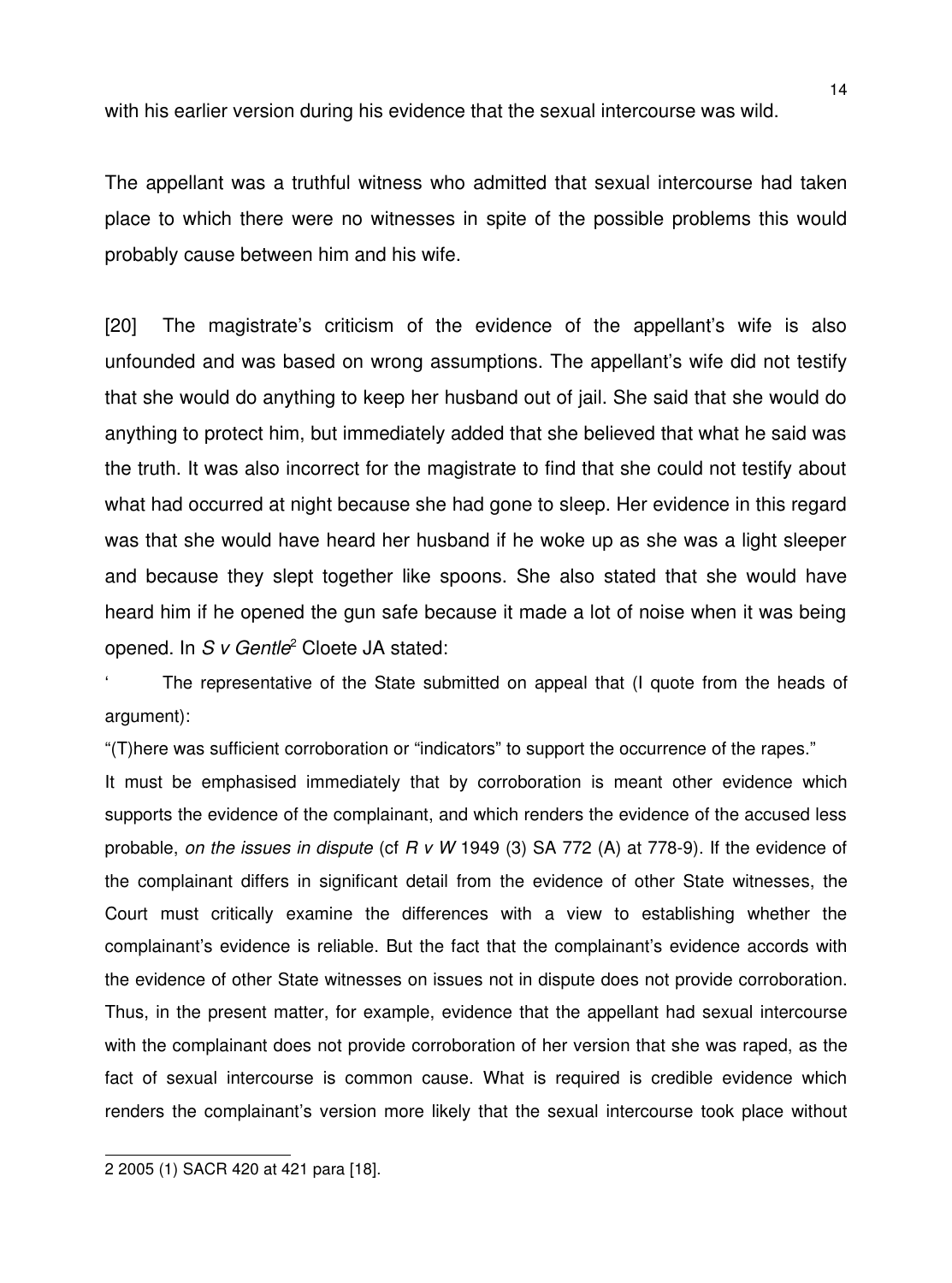The appellant's wife was truthful and her corroboration of the appellant's testimony should have been taken into account in evaluating the evidence.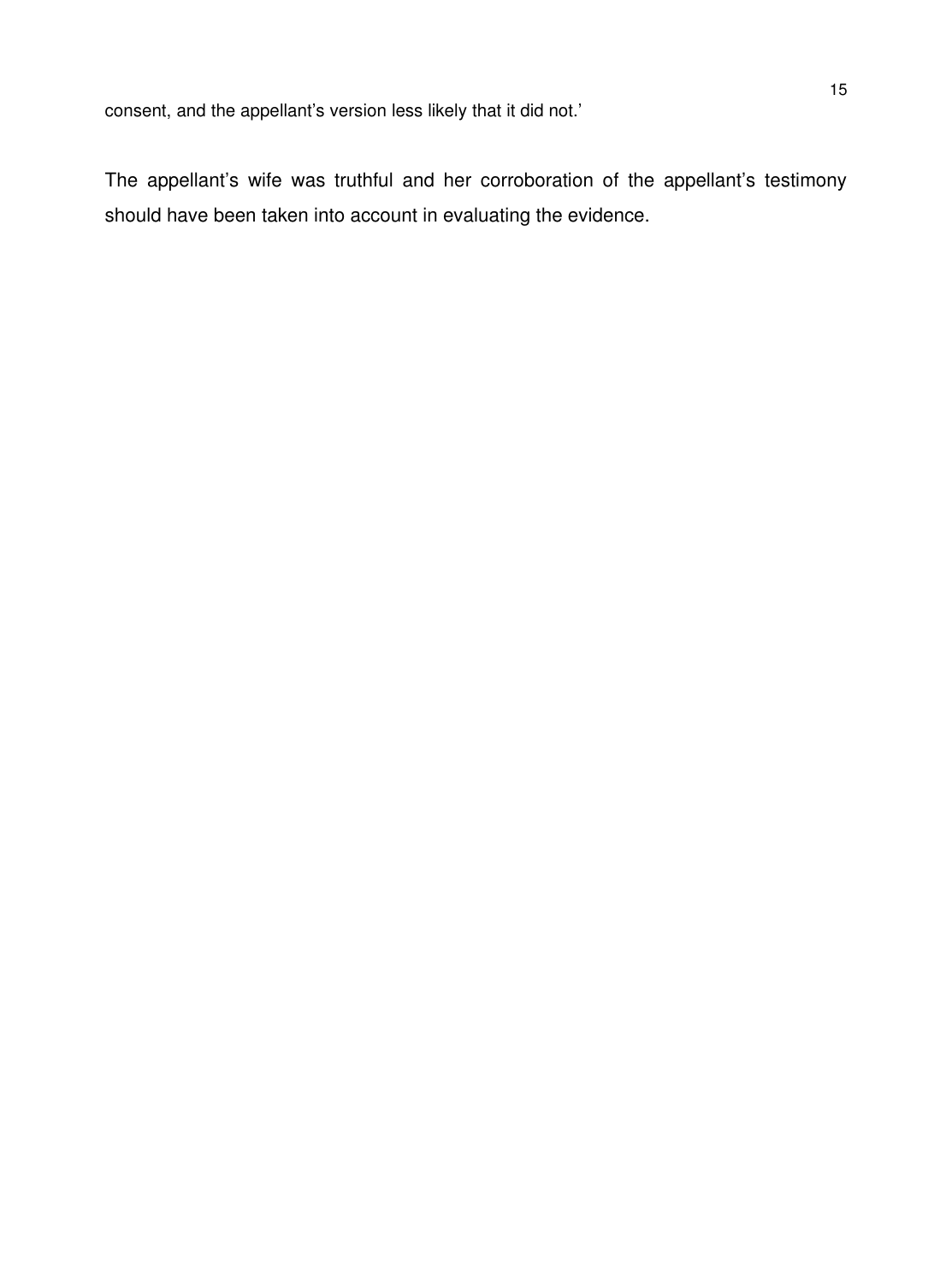[21] The court below also criticised the appellant's evidence. He was criticised for a failure to give an explanation as to why he left his slippers in the room. The court below's reasoning is premised on a conclusion that he would not have wanted to leave any tracks in the complainant's room. This finding does not take into account the converse inference that the appellant may have left his slippers there because he did not fear that the complainant would use them against him because there was consent. Of course if the appellant had indeed raped the complainant, he would have ensured, as stated by the court below, that he left no track in the complainant's room.

[22] In criticising the evidence of the appellant, the court a quo made a further factual error in stating that the appellant testified that he watched pornographic movies with the complainant. His evidence was that the movies were 'rof'. When he was crossexamined further, he stated that they watched M-Net stories but did not discuss sex; although the thought had occurred in his mind. It is this factual error that led the court a quo to conclude that it is very uncommon that a female domestic worker will watch such movies with her 'master' male employer, unless there are some sort of emotional feelings. Apart from the fact that this Court has in the past criticised such bald generalisations,<sup>[3](#page-15-0)</sup> this conclusion was based on an incorrect factual summation of his evidence.

[23] The test applicable in criminal proceedings is that the State ought to prove the guilt of an accused beyond a reasonable doubt. The trial court must accept the version of an accused unless it is found that this is not reasonably possibly true. In light of the improbabilities and contradictions in the complainant's version, the magistrate and the court a quo misdirected themselves in accepting her version and rejecting the version of the appellant. There is no basis for rejecting the version of the appellant.

[24] I therefore make the following order:

1. The appeal is upheld.

<span id="page-15-0"></span><sup>3</sup> *S v Scott Crossley* 2008 (1) SACR 223 (SCA).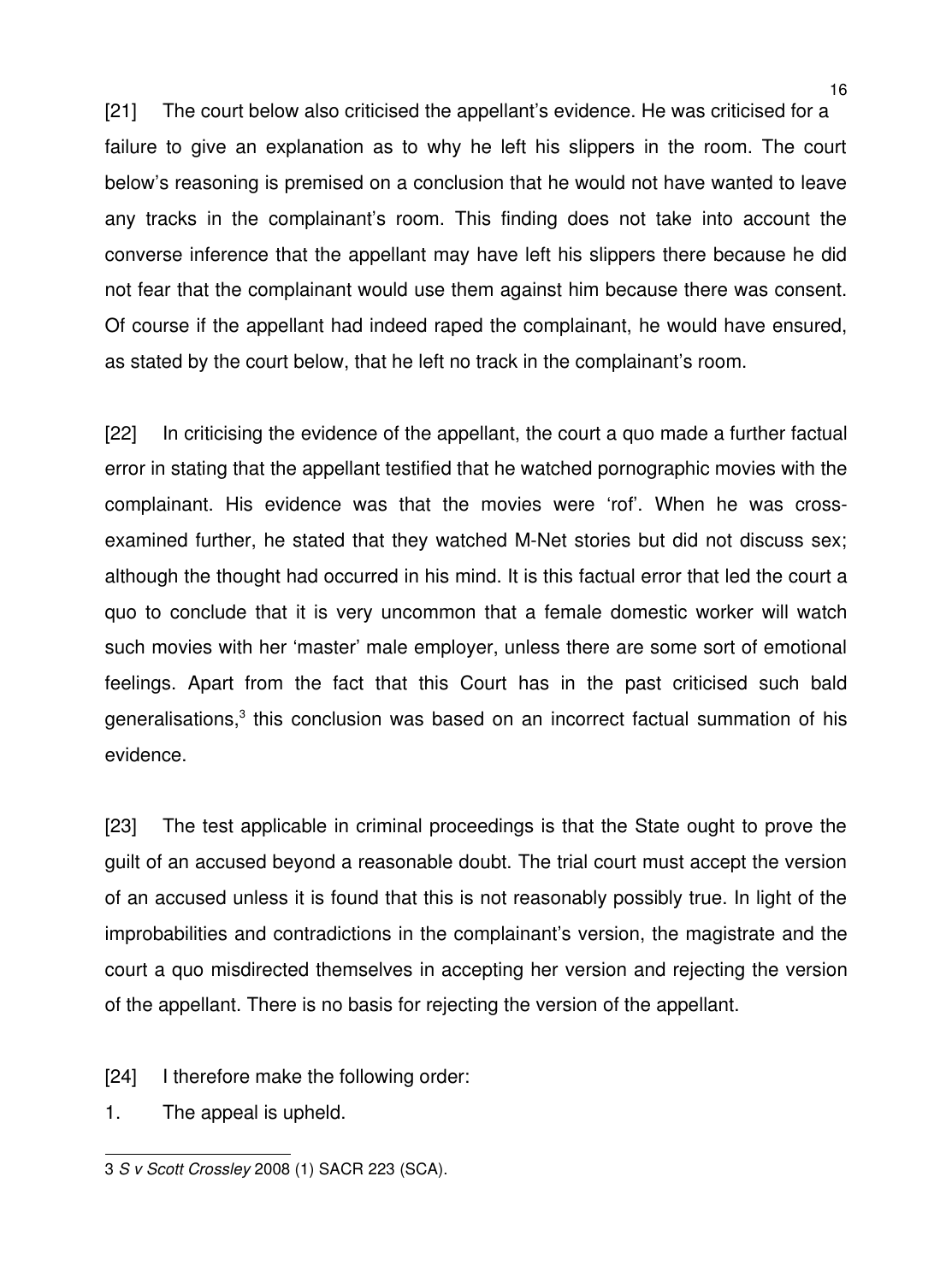2. The order of the court a quo is set aside and substituted with the following: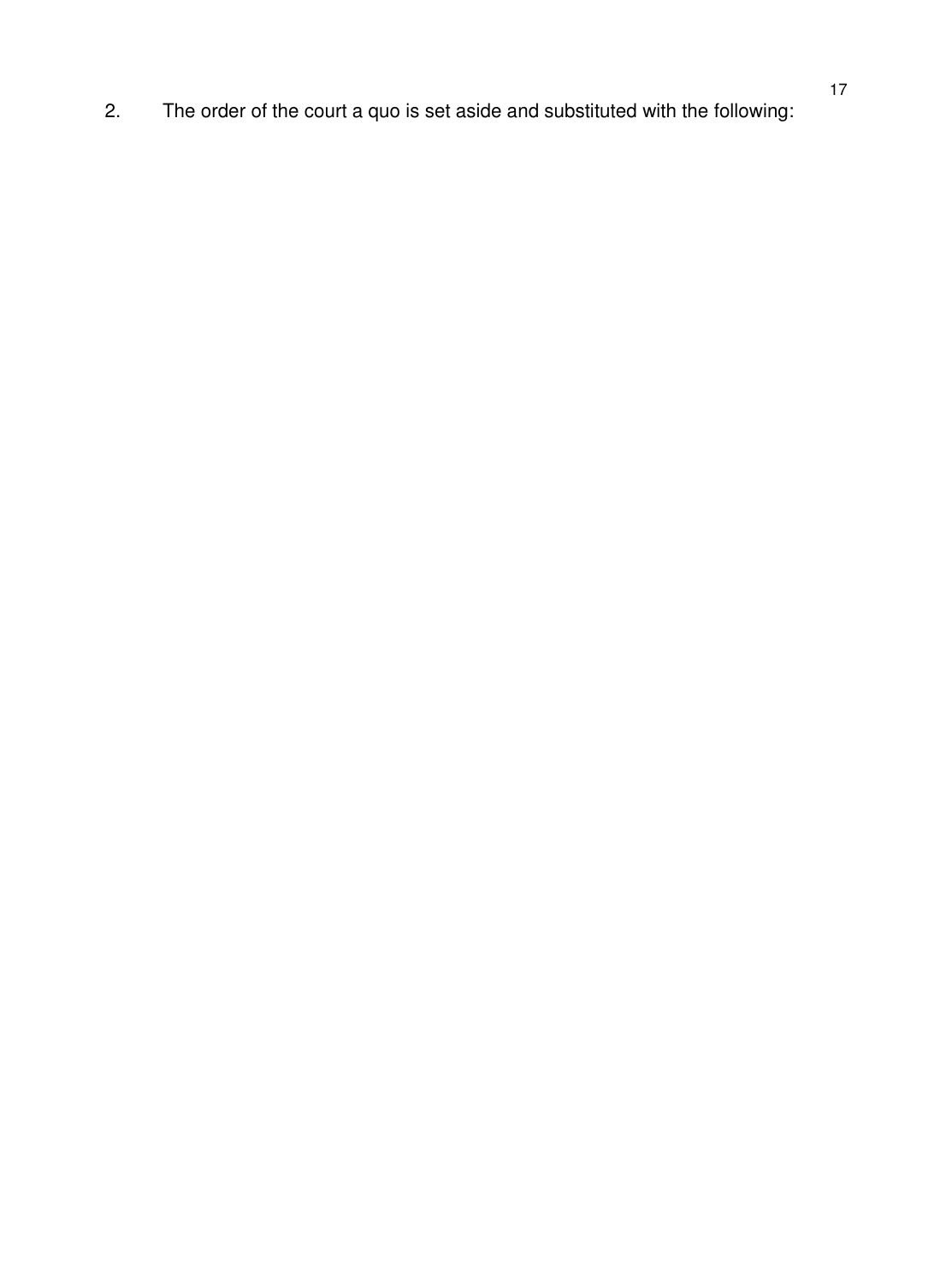'The appeal is upheld. The conviction and sentence are set aside.'

Z L L TSHIQI JUDGE OF APPEAL

\_\_\_\_\_\_\_\_\_\_\_\_\_\_\_\_\_\_\_\_